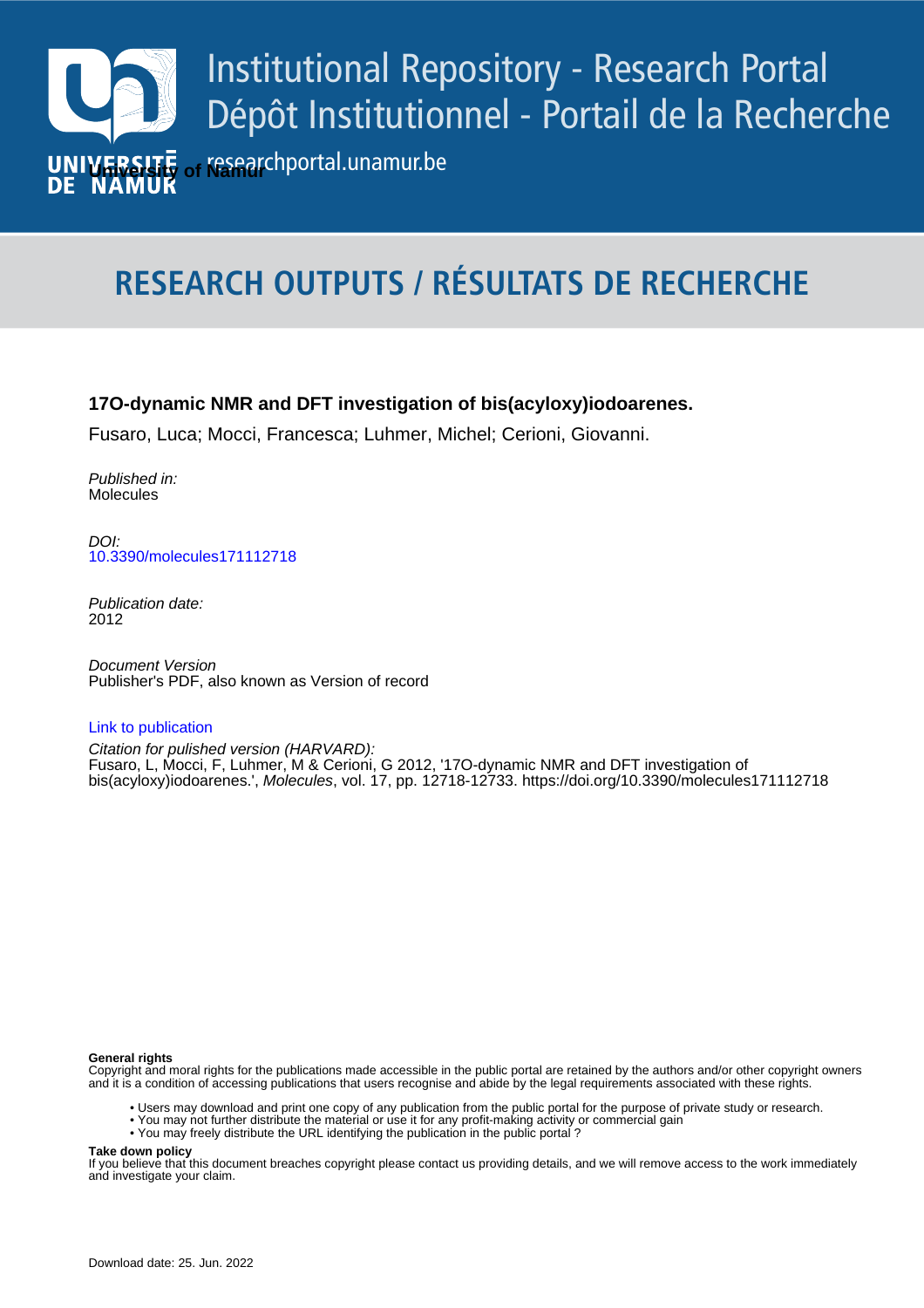

*Article* 

# **17O-Dynamic NMR and DFT Investigation of Bis(acyloxy)iodoarenes**

**Luca Fusaro <sup>1</sup> , Francesca Mocci 2,\*, Michel Luhmer 1 and Giovanni Cerioni 2,\*** 

- 1 Laboratoire de RMN Haute Résolution CP 160/08, Université Libre de Bruxelles, Av. F.-D. Roosevelt 50, 1050 Brussels, Belgium; E-Mails: lfusaro@ulb.ac.be (L.F.); mluhmer@ulb.ac.be  $(M.L.)$
- 2 Dipartimento di Scienze Chimiche e Geologiche, Università di Cagliari, Complesso Universitario, S.S. 554, Bivio per Sestu, I-09042 Monserrato (CA), Italy
- **\*** Authors to whom correspondence should be addressed; E-Mails: fmocci@unica.it (F.M.); cerioni@unica.it (G.C.); Tel.: +39-070-675-4408; Fax: +39-070-675-4388.

*Received: 11 September 2012; in revised form: 10 October 2012 / Accepted: 19 October 2012 / Published: 26 October 2012* 

**Abstract:** Bis(acetoxy)iodobenzene and related acyloxy derivatives of hypervalent I(III) were studied by variable temperature solution-state <sup>17</sup>O-NMR and DFT calculations. The  $17$ O-NMR spectra reveal a dynamic process that interchanges the oxygen atoms of the acyloxy groups. For the first time, coalescence events could be detected for such compounds, allowing the determination of activation free energy data which are found to range between 44 and 47 kJ/mol. The analysis of the  $17<sup>o</sup>$  linewidth measured for bis(acetoxy)iodobenzene indicates that the activation entropy is negligible. DFT calculations show that the oxygen atom exchange arises as a consequence of the [1,3]-sigmatropic shift of iodine. The calculated activation barriers are in excellent agreement with the experimental results. Both the  $\rm{^{17}O}\text{-}NMR$  and DFT studies show that the solvent and chemical alterations, such as modification of the acyl groups or *para-* substitution of the benzene ring, hardly affect the energetics of the dynamic process. The low I-O Wiberg bond index (0.41–0.42) indicates a possible explanation of the invariance of both the energy barrier and the 17O chemical shift with *para-*substitution.

**Keywords:** hypervalent iodine; fluxional compounds; sigmatropic shift; <sup>17</sup>O-NMR; chemical exchange; Density Functional Theory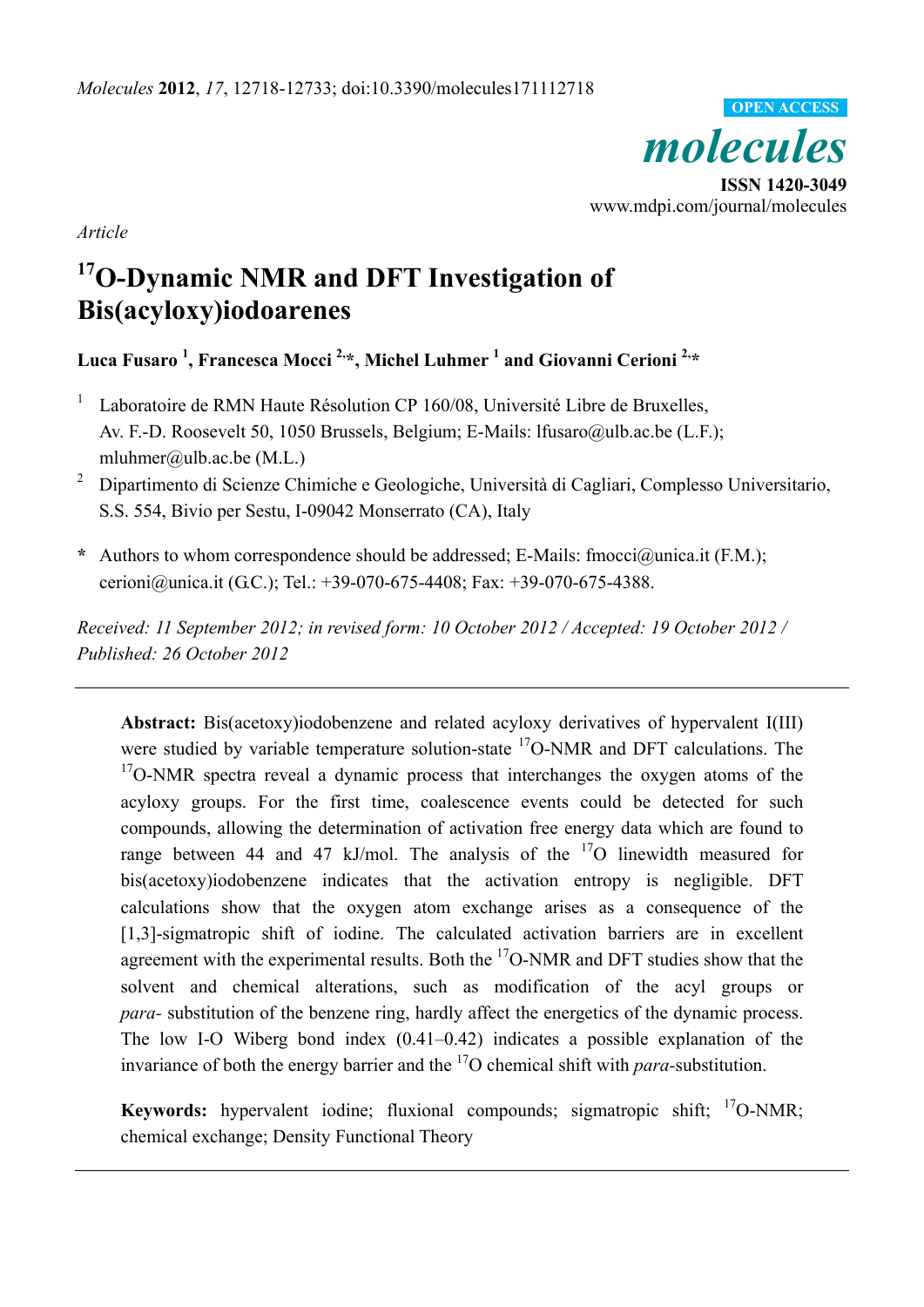#### **1. Introduction**

Hypervalent iodine chemistry is a field of great interest as shown by the large body of literature dealing with its various aspects [1–6]. For some years our group has been interested in studying the I-O bond and the dynamical behavior of some important I(III) and I(V) organic derivatives, such as bis(acyloxy)iodoarenes, benziodoxolones and the Dess-Martin periodinane (Figure 1), by combining solution-state 17O-NMR and Density Functional Theory (DFT) calculations [7–9].

**Figure 1.** Structure of (**A**) bis(acetoxy)iodobenzene, (**B**) (acetoxy)benziodoxolone and (**C**) the Dess-Martin periodinane.



At room temperature, the  $^{17}$ O-NMR spectrum of all the studied bis(acyloxy)iodoarenes showed a single signal for both the carbonylic  $(O_1)$  and ester-like  $(O_2)$  oxygen atoms of the carboxylic groups. Similarly, a single signal was observed for the lateral acetoxy groups of the Dess-Martin reagent and, on the other hand, for the central acetoxy group of this  $\lambda^5$  iodane. With benziodoxolones, in contrast, distinctive <sup>17</sup>O-NMR signals were observed at 25 °C for the  $O_1$  and  $O_2$  atoms of the carboxylic group not involved in the iodoxolone ring. However, at 45 °C, these two signals could not be detected. DFT calculations revealed that, among the various possible explanations, the [1,3]-sigmatropic shift of iodine between the two oxygen atoms of the carboxylic residue(s) (see Figure 2) is the actual cause of the experimental observations. The corresponding activation barriers were calculated and found to be in agreement with the <sup>17</sup>O-NMR results. Summing up, our previous studies showed that the I-O bond of either I(III) or I(V) acyloxy derivatives is fluxional as a consequence of a [1,3]-sigmatropic shift mechanism. The activation barrier is much higher in the studied  $\lambda^3$  iodane than in the Dess-Martin  $\lambda^5$ iodane. Furthermore, in both the I(III) and I(V) acetoxy derivatives, the barrier is higher if the I-O bond is coplanar with the aromatic ring. The energetics and, consequently, the kinetics of the degenerate [1,3]-sigmatropic shift of iodine are thus affected by the environment of the carboxylic group. On the other hand, in a series of *para*-substituted bis(acetoxy)iodobenzenes, we observed a remarkable invariance of the  ${}^{13}C$  and  ${}^{17}O$  chemical shifts of the acetoxy groups. This is not yet understood. Indeed, the hypothesis of tight ion pairs that was first considered [7] is invalidated by our subsequent studies summarized above [8,9].

Dynamic NMR (DNMR) of low-sensitivity and fast-relaxing nuclei, among which is  $^{17}O$ , is definitely not routine in the study of organic molecules. Indeed, near the coalescence temperature, baseline distortion and poor signal-to-noise ratio may prevent the acquisition of NMR spectra that are suitable for line shape analysis while, in the intermediate-slow or -fast exchange regime, the natural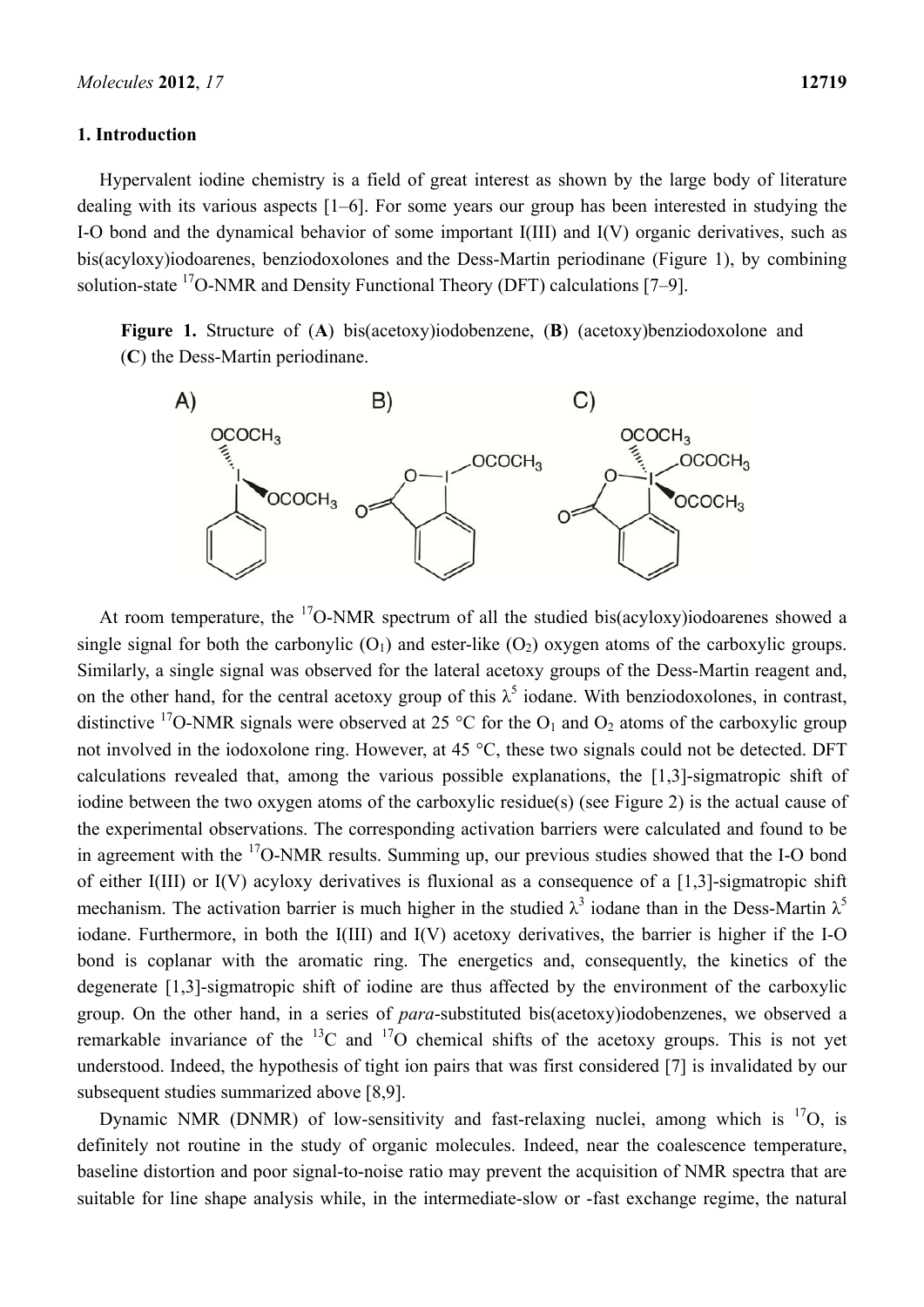linewitdh is not negligible and, moreover, may show a strong temperature dependence. Actually, coalescence could not be observed in any of our previous  $17O-NMR$  studies of hypervalent iodine compounds. The acyloxy signal(s) of the I(III) derivatives, for which the coalescence temperature is accessible to solution-state NMR, broadened beyond detection as a consequence of the chemical exchange process itself or, at low temperature, as a consequence of quadrupole relaxation. Only rough estimations of the activation free energy  $(\Delta G^{\#})$  could therefore be provided. Recently, using acetoxysilanes as model compounds, we showed that currently available NMR instrumentations and pulse sequences allow for quantitative  $17O-DNMR$  studies to be carried out without enrichment being needed [10]. This opened the perspective to precisely determine  $\Delta G^*$  values for the [1,3]-sigmatropic shift of iodine in I(III) acyloxy derivatives and, also, to determine the activation enthalpy  $(\Delta H^{\#})$  and the activation entropy  $(\Delta S^{\#})$  of this dynamic process. It is noteworthy that, in acetoxysilanes of the general formula  $(CH_3COO)_nSi(CH_3)_{4-n}$  with n = 1–4, the [1,3]-sigmatropic shift of the silicon atom is characterized by a significant activation entropy [10].

**Figure 2.** Schematic representation of the [1,3]-sigmatropic shift of iodine in bis(acetoxy)iodoarenes.



The present work reports on several bis(acyloxy)iodoarenes: bis(acetoxy)iodobenzene (**1**), bis(trifluoroacetoxy)iodobenzene (**2**), *para*-methoxy-bis(acetoxy)iodobenzene (**3**) and *para*-nitrobis(acetoxy)iodobenzene (4) (Figure 3). These  $\lambda^3$  iodanes were studied by <sup>17</sup>O-DNMR with the primary goal of investigating the effect of electron-withdrawing and electron-donating groups on the energetics of the [1,3]-sigmatropic shift of iodine. Possible solvent effects were also investigated. The experimental data are compared to the results of DFT calculations.

**Figure 3.** Studied compounds with atom labeling and the angle  $I-C_{ac}-O_1$  in bold.

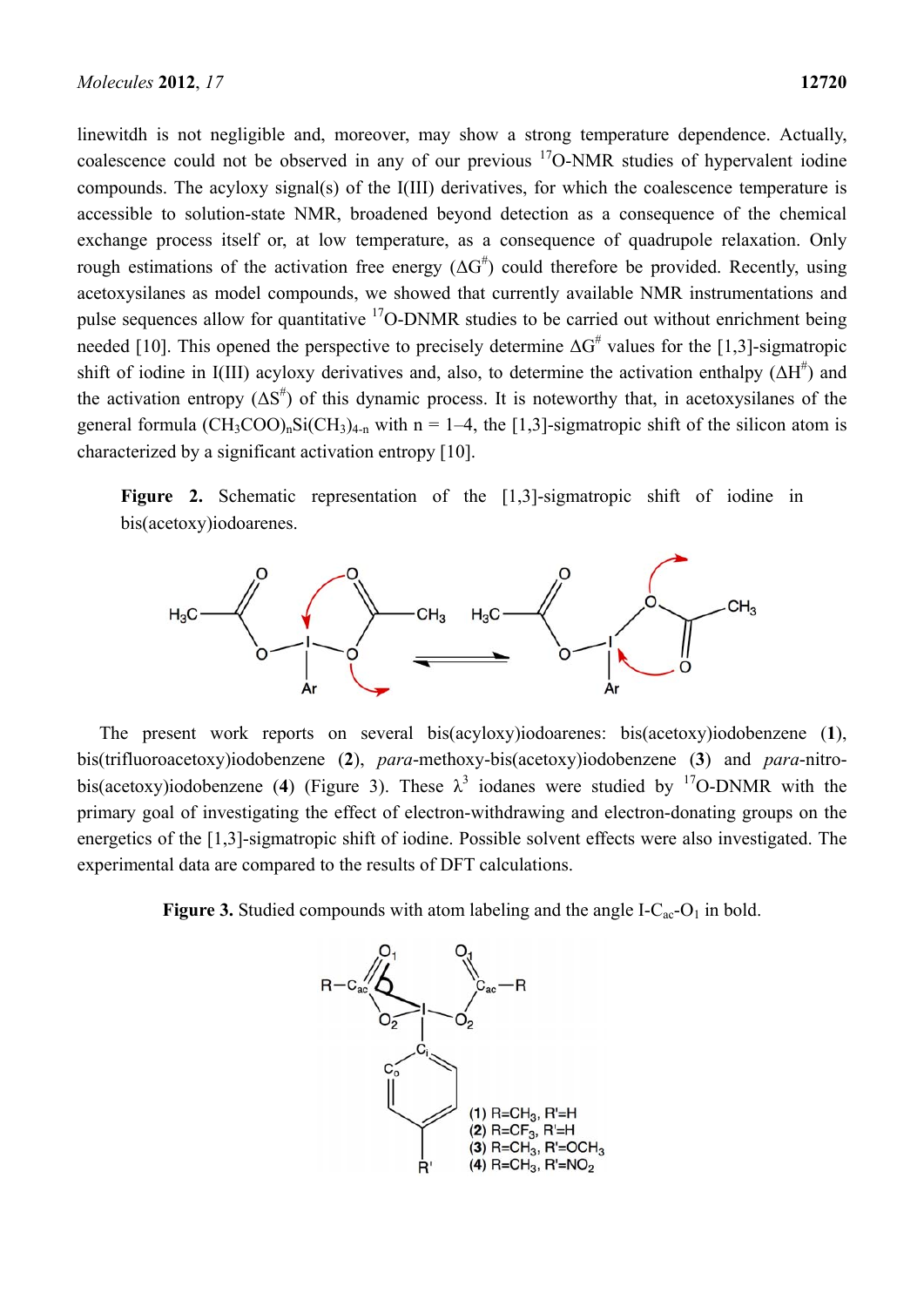#### **2. Results and Discussion**

#### *2.1. Bis(acetoxy)iodobenzene* (**1**)

<sup>17</sup>O-NMR spectra of compound 1 dissolved in chloroform- $d_1$  (CDCl<sub>3</sub>) were recorded at 14.1 T and various temperatures ranging between −30 and 110 °C (Figure 4). Two signals of similar integrated intensity are observed at low temperature (see Supporting Information). On the basis of chemical shift data reported for similar compounds [8–12], the signal at about 350 ppm is assigned to the carbonylic  $O_1$  oxygen atoms and, conversely, the signal at about 250 ppm is assigned to the ester-like  $O_2$  oxygen atoms. At −30 °C, the chemical shift ( $\delta$ ) and the full linewidth at half height (LW), as determined by fitting Lorentzian lines, are respectively 349 ppm and 3.28 kHz for the  $O<sub>1</sub>$  signal and 246 ppm and 1.49 kHz for the  $O_2$  signal. Both these signals broaden for increasing temperature and coalescence occurs at about 5 °C. At 10 °C, a single signal is observed at  $\delta \approx 300$  ppm, *i.e.*, at the average of the O<sub>1</sub> and  $O<sub>2</sub>$  chemical shift values measured at low temperature. The LW of this signal decreases for increasing temperatures while the chemical shift is essentially constant.

Figure 4.<sup>17</sup>O-NMR spectra recorded at 14.1 T and various temperatures for compound 1 dissolved in CDCl<sub>3</sub>. No apodization of the FID was used before Fourier transform.



These observations are consistent with the evolution expected for an equally populated two-site exchange. At the coalescence temperature  $(T_c)$ , the first order rate constant characterizing such an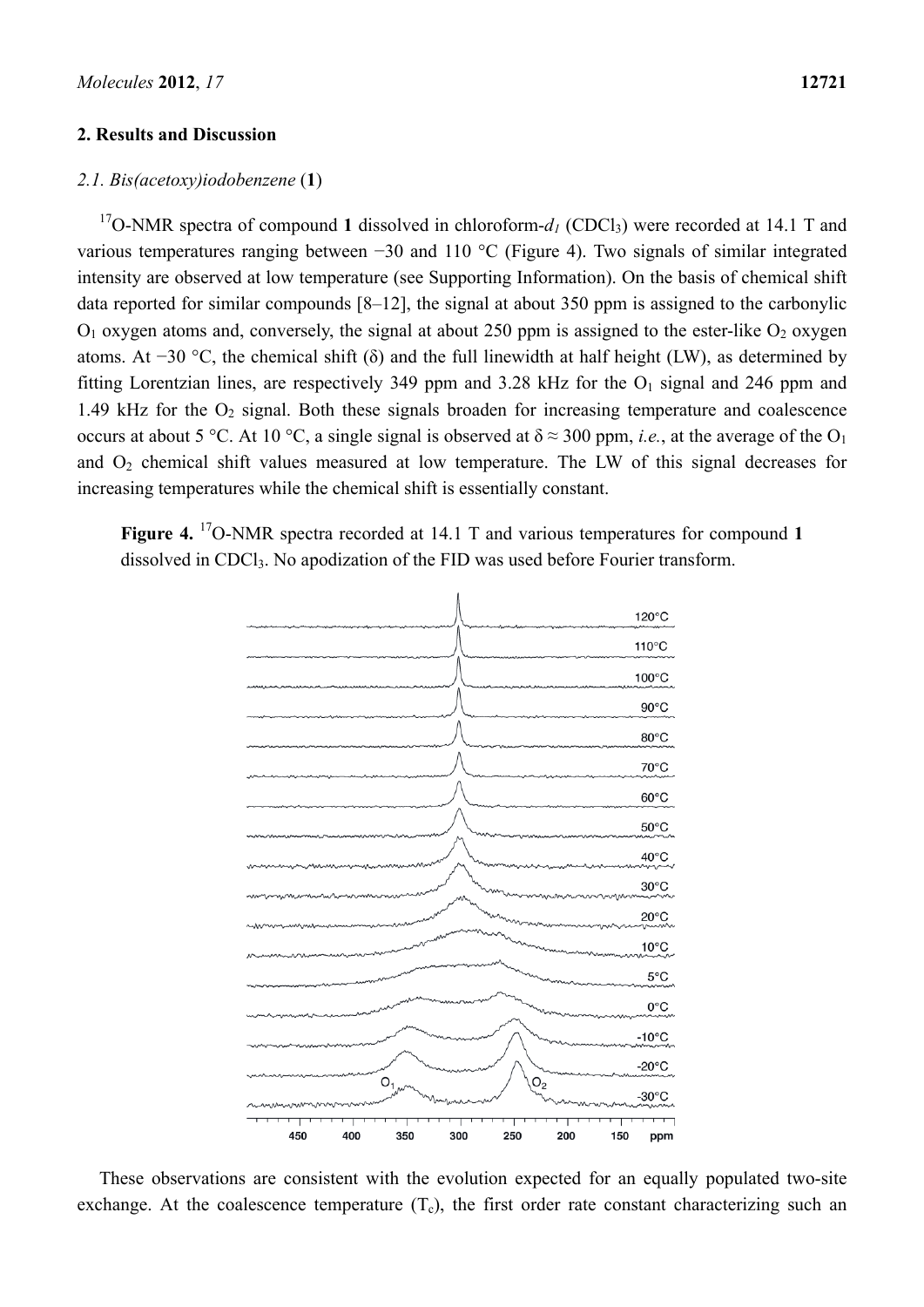exchange process is directly related to the difference in resonance frequency in each site ( $\Delta v = v_1 - v_2$ ); the activation free energy at  $T_c$  can then be determined via the Eyring equation (see Supporting Information). For a chemical shift difference  $\Delta \delta = (\delta_1 - \delta_2) = 103$  ppm ( $\Delta v = 8.30$  kHz at 14.1 T) and  $T_c = 5 \text{ °C}$ ,  $\Delta G^{\#}$  is estimated to be (45.2  $\pm$  0.5) kJ/mol. The error on  $\Delta G^{\#}$  was estimated considering an absolute error on T<sub>c</sub> of  $\pm$  3 °C. It is noteworthy that an error of  $\pm$ 5 ppm on  $\Delta\delta$  affects  $\Delta G^{\#}$  by only  $\pm 0.1$  kJ mol<sup>-1</sup>.

Further information can be gained from the temperature dependence of the LW, which is shown in Figure 5 and was analyzed according to Equations  $(1-4)$ , as in our previous <sup>17</sup>O-DNMR investigation [10].

$$
LW = LW_q + LW_{ex} \tag{1}
$$

$$
LW_q = LW_q^{298} e^{\frac{E_q}{R} \left[ \frac{1}{T} - \frac{1}{298} \right]}
$$
 (2)

$$
LW_{ex} = \frac{k}{\pi} \tag{3a}
$$

$$
LW_{ex} = \frac{\pi(\nu_1 - \nu_2)^2}{2k}
$$
 (3b)

$$
k = \frac{k_b T}{h} e^{\frac{\Delta S^{\#}}{R}} e^{\frac{-\Delta H^{\#}}{RT}}
$$
 (4)

In Equation (1),  $LW_q$  is the natural linewidth due to quadrupole relaxation and  $LW_{ex}$  is the contribution due to chemical exchange. The temperature dependence of  $LW_q$  is accounted for by an Arrhenius-type expression (Equation (2)) where the pre-exponential factor is the natural linewidth at 298 K and  $E_q$  is the activation energy. Identical activation energy was assumed for the quadrupole relaxation of both the  $O_1$  and  $O_2$  oxygen nuclei. Above the coalescence temperature, LW<sub>q</sub> is given by the arithmetic average of the natural linewidth values predicted for  $O_1$  and  $O_2$ . The broadening due to chemical exchange between two equally populated sites is given by Equations (3a) or (3b), depending on whether the kinetics is slow or fast on the NMR spectral time scale. In Equation (3b),  $v_1 - v_2$  is the frequency difference between the  $O_1$  and  $O_2$  signals, k is the first-order rate constant, the temperature dependence of which is given by the Eyring equation (Equation (4)).  $\Delta S^{\#}$  and  $\Delta H^{\#}$  are the activation entropy and the activation enthalpy, respectively, which are assumed to be temperature independent, and the other symbols have their usual meaning. The best-fit of Equations  $(1)$ – $(4)$  to the experimental LW data, using a least-squares technique based on the relative residuals [13], yields  $\Delta G^{\#}$  = (45.5  $\pm$  0.1) kJ/mol at 25 °C, which agrees with the value estimated at the coalescence (*vide supra*),  $\Delta H^{\#} = (45 \pm 1)$  kJ/mol and  $\Delta S^* = (-1 \pm 5)$  J mol<sup>-1</sup> K<sup>-1</sup> [14]. Interestingly, the LW analysis reveals that the entropic contribution is not significant.

In order to investigate possible solvent effects,  $^{17}$ O-NMR spectra were recorded at 14.1 T and several temperatures for compound 1 dissolved in dichloromethane- $d_2$  (CD<sub>2</sub>Cl<sub>2</sub>) and in acetonitrile- $d_3$ (CD3CN). The spectra recorded in these more polar solvents are highly similar to the spectra recorded at the same temperature in CDCl<sub>3</sub> (Figure 6). T<sub>c</sub> is found to be about 10 °C in CD<sub>2</sub>Cl<sub>2</sub> and is somewhat higher, ~15 °C, in CD<sub>3</sub>CN. Similar chemical shift values are observed, leading to similar  $\Delta G^*$  values (Table 1).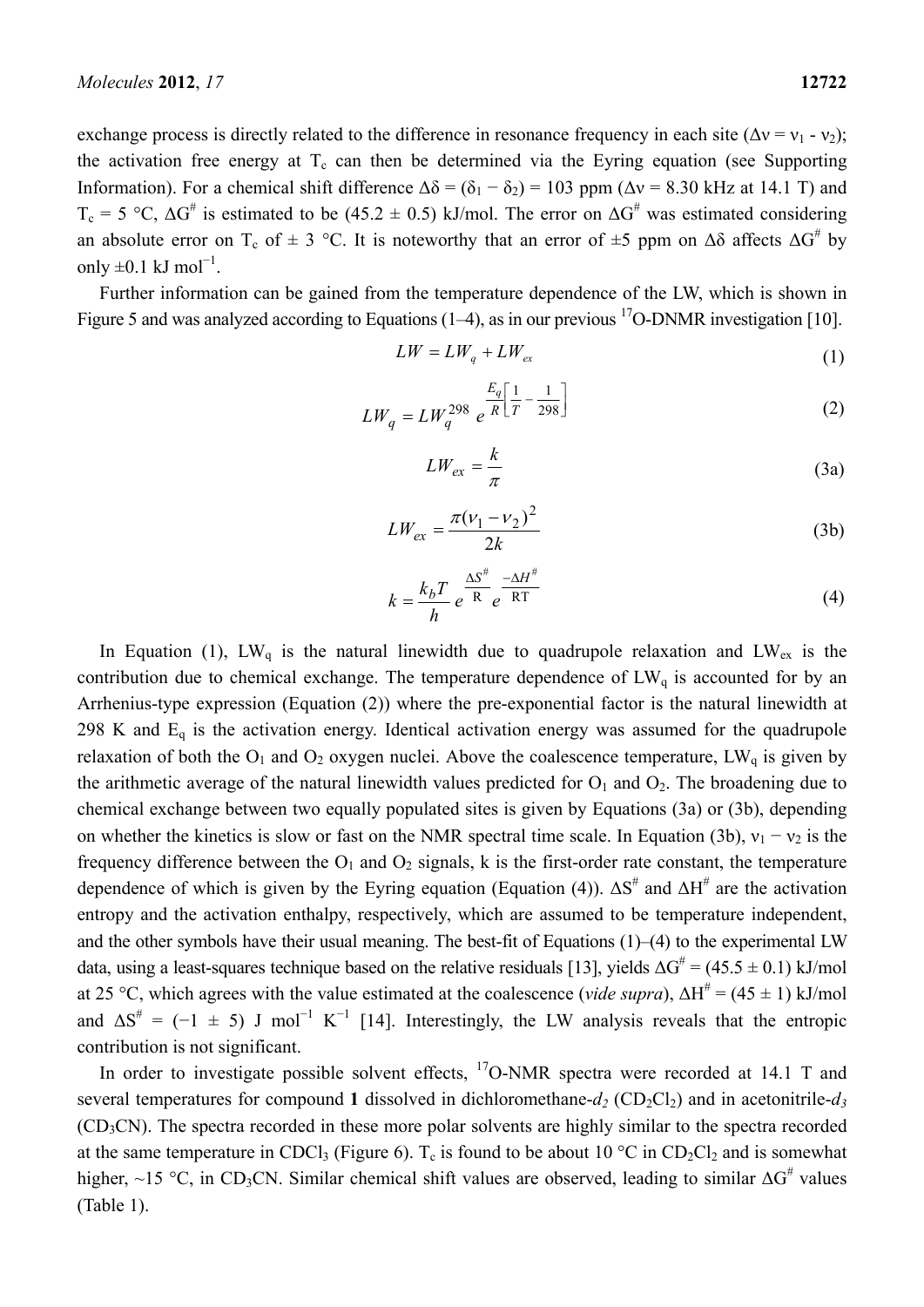**Figure 5.** Full linewidth at half height (LW) measured at 14.1 T for the  $17O-NMR$  signal(s) of compound **1** dissolved in CDCl3. The LW data were determined by fitting two Lorentzian lines of equal integrated intensity to the experimental spectra recorded at T < -10 °C and one single Lorentzian line at  $T > 20$  °C. The solid lines are the results of the best fit analysis according to Equations (1)–(4). The natural linewidth contributions (shown as dashed lines) are characterized by the following parameters:  $E_q = (12.6 \pm 0.2)$  kJ/mol,  $LW_q^{298} = (0.94 \pm 0.02)$  kHz and  $(0.40 \pm 0.02)$  kHz for  $O_1$  and  $O_2$ , respectively [14].



**Figure 6.** 17O-NMR spectra recorded at 14.1 T and various temperatures for compound **1** dissolved in (A) CDCl<sub>3</sub>, (B) CD<sub>2</sub>Cl<sub>2</sub> and (C) CD<sub>3</sub>CN. The asterisk indicates the peak of acetic acid. The spectra recorded at low temperature in  $CD<sub>3</sub>CN$  exhibit a low signal-to-noise ratio as a consequence of poor solubility of **1**.



#### *2.2. Bis(trifluoroacetoxy)iodobenzene* (**2**)

 $17$ O-NMR spectra of compound 2 dissolved in CDCl<sub>3</sub> were recorded at 14.1 T and various temperatures ranging between −20 and 90 °C (Figure 7A). At low temperature, the signal of trifluoroacetic acid, which is present as an impurity in the sample, is the most intense signal because **2** is not entirely soluble and also because the 17O-NMR signals of **2**, which could be detected at about 350 ppm  $(O_1)$  and 220 ppm  $(O_2)$ , are highly broadened. At 0 °C in CD<sub>3</sub>CN (Figure 7B), the  $O_1$  and  $O_2$ signals are observed at 341 ppm and 218 ppm, respectively. Similarly to the spectra of compound **1**, the spectra of 2 reveal the occurrence of a dynamic process which interchanges  $O_1$  and  $O_2$ . The coalescence is observed at about 20 °C in CDCl<sub>3</sub> and  $\Delta G^{\#}$  is estimated to be (47.3  $\pm$  0.5) kJ/mol.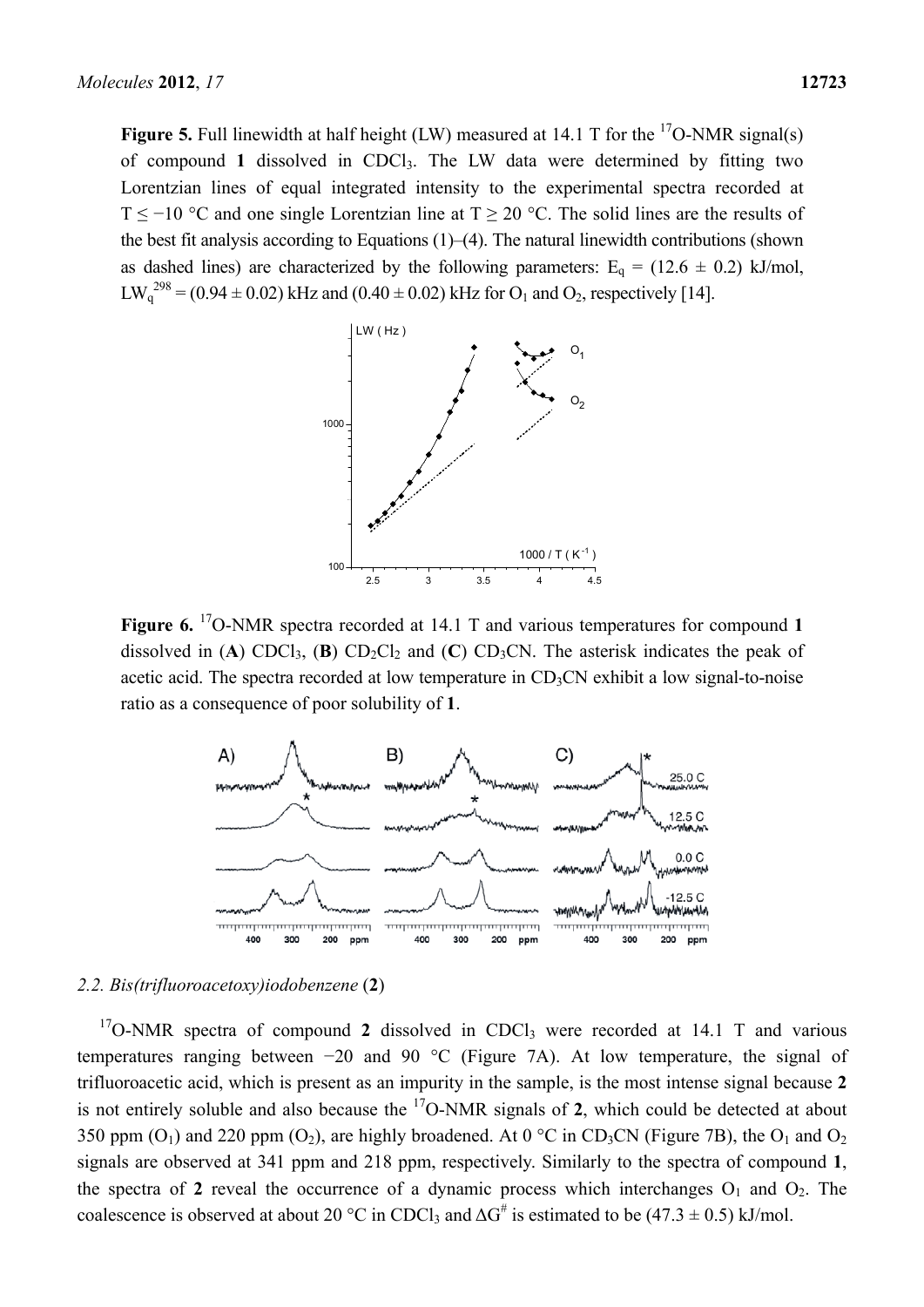**Figure 7.** <sup>17</sup>O-NMR spectra recorded at 14.1 T for compound 2 dissolved in (A) CDCl<sub>3</sub> and (**B**) CD3CN. An exponential multiplication of the FID with a line broadening factor of 100 Hz was used before Fourier transform. The dotted lines are guides for the eyes. The asterisk indicates the peak of trifluoroacetic acid.



*2.3. para-Methoxy-Bis(acetoxy)iodobenzene* (**3**) *and para-Nitro-Bis(acetoxy)iodobenzene* (**4**)

 $17$ O-NMR spectra of compound **3** dissolved in CDCl<sub>3</sub> were recorded at 14.1 T and various temperatures ranging between −25 and 12.5 °C (Figure 8A). The <sup>17</sup>O-NMR signal of the methoxy group was detected at 62 ppm, *i.e.*, in the expected range of chemical shift [15] (see Supporting Information). At −25 °C, the  $O_1$  and  $O_2$  signals are observed at 349 ppm and 254 ppm, respectively. The coalescence occurs somewhat below 0 °C; using  $T_c = -5$  °C,  $\Delta G^{\#}$  is estimated to be 43.7 kJ/mol.

For solubility reasons, compound 4 was dissolved in a  $98/2$  (v/v) mixture of CDCl<sub>3</sub> and DMSO- $d_6$ rather than in pure CDCl<sub>3</sub>. The <sup>17</sup>O-NMR spectra were recorded at 14.1 T and various temperatures ranging between  $-25$  and 37.5 °C (Figure 8B). The signal of the NO<sub>2</sub> group was observed at 573 ppm, *i.e.*, in the expected range of chemical shift [15] (see Supporting Information). At −25 °C, the O<sub>1</sub> signal is observed at 359 ppm. The solubility of **4** is rather low and, consequently, acetic acid gives rise to an intense signal which masks the  $O_2$  signal at about 255 ppm. Coalescence is observed between 0 and 12.5 °C; using  $T_c = 5$  °C,  $\Delta G^{\#}$  is estimated to be 45.2 kJ/mol.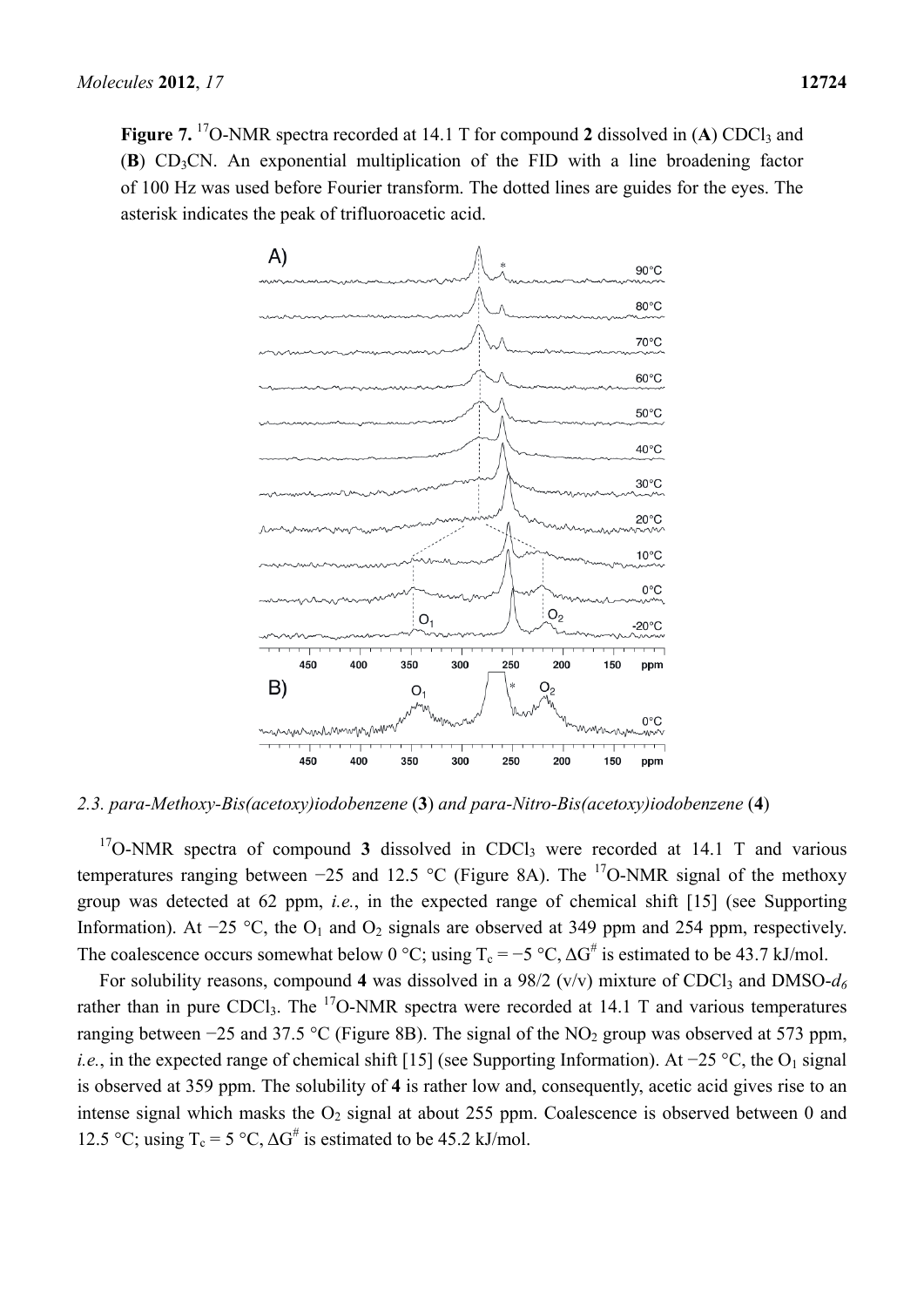

**Table 1.** Activation barriers calculated at the PBE0/LANL2DZDP level and summary of the experimental results for compounds **1**–**4**. Unless otherwise stated, the activation barrier ( $\Delta E$ ) was computed *in-vacuo*, the chemical shift of the  $O_1$  and  $O_2$  signals ( $\delta_1$  and  $\delta_2$ ) were determined by fitting Lorentzian lines to the spectrum recorded at the lowest investigated temperature, the activation free energy  $(\Delta G^{\#})$  was determined at the coalescence temperature (T<sub>c</sub>) and the error on  $\Delta G^{\#}$  is estimated to be  $\pm 0.5$  kJ mol<sup>-1</sup>. This error is due to the error on  $T_c$ , which is estimated to be  $\pm 3$  °C. n.d.: not determined.

|                         | ΔE                    | <b>Solvent</b>               | $\delta_1$      | $\delta_2$       | Δδ         | $T_c$                 | $\Delta G^{\text{\#}}$ |
|-------------------------|-----------------------|------------------------------|-----------------|------------------|------------|-----------------------|------------------------|
|                         | $kJ \text{ mol}^{-1}$ |                              | (ppm)           | (ppm)            | (ppm)      | $({}^{\circ}{\rm C})$ | $kJ \text{ mol}^{-1}$  |
|                         | 45.2                  | CDCl <sub>3</sub>            | 349             | 246              | 103        | 5                     | $45.5 \pm 0.1^{\circ}$ |
|                         | 48.3 $a$              | $CD_2Cl_2$                   | 355             | 251              | 104        | 10                    | 46.0                   |
|                         |                       | CD <sub>3</sub> CN           | 358             | 251              | 107        | 15                    | 46.8                   |
| $\overline{2}$          | 48.4                  | CDCl <sub>3</sub>            | $345$ $\degree$ | 221 <sup>c</sup> | 124        | 20                    | 47.3                   |
|                         |                       | CD <sub>3</sub> CN           | 341             | 218              | 123        | n.d.                  | n.d.                   |
| 3                       | 44.4                  | CDCl <sub>3</sub>            | 349             | 254              | 95         | $-5$                  | 43.7                   |
| $\overline{\mathbf{4}}$ | 45.2                  | $CDCl3/DMSO-d6$ <sup>d</sup> | 359             | $\sim$ 255 $e$   | $\sim$ 104 | 5                     | 45.2                   |

<sup>a</sup> Computed in CHCl<sub>3</sub> described as a polarizable continuum. <sup>b</sup> Value at 25 °C determined by the analysis of the linewidth data. The value estimated at the coalescence temperature is 45.2 kJ mol<sup>-1</sup>. <sup>c</sup> Estimated on the spectrum recorded at 0 °C.  $d \frac{98}{2}$  (v/v). <sup>e</sup> Estimated on the spectrum without fitting.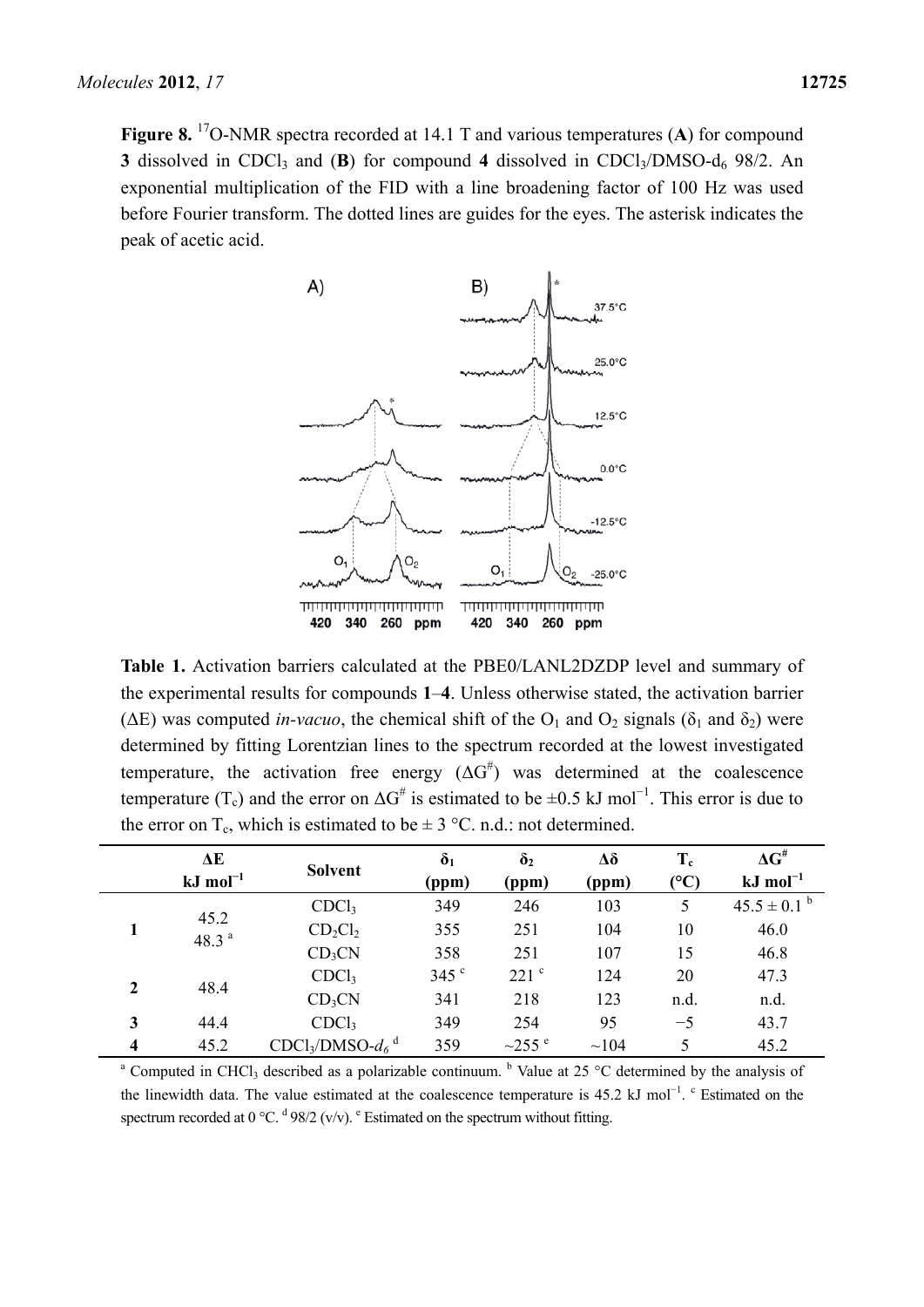#### *2.4. Comparisons with DFT Calculations and Discussion*

Table 1 shows that the chemical shift of  $O<sub>1</sub>$  is barely affected by the trifluoromethyl group but the chemical shift of  $O_2$  is reduced by about 30 ppm with respect to the value measured for bis(acetoxy)iodobenzene **1**. In contrast, the  $17$ O chemical shift data are quite insensitive to the *para-*substitution of the aromatic ring. This confirms the previous observations made for the average signal detected in the fast exchange regime [7]. In the present work, the  $O_1$  and  $O_2$  signals are, for the first time, distinctively observed and it can now be stressed that the previous observations are not the consequence of opposite chemical shift variations.

The  $\frac{17}{10}$ -DNMR results obtained for compound 1 indicate that, in CDCl<sub>3</sub>, the activation entropy characterizing the oxygen atom exchange is negligible and suggest that the activation free energy, about 46 kJ/mol, is rather insensitive to the dielectric constant of the solvent. The  $^{17}$ O-DNMR results also indicate that  $\Delta G^{\#}$  is hardly affected by the chemical alteration present in compounds 2–4. Indeed, the ΔG# data measured for **4** and **1** are not significantly different. The replacement of the acetoxy groups of 1 by trifluoroacetoxy groups increases  $\Delta G^{\#}$  by less than 2 kJ/mol while a methoxy group in *para-*position has the opposite effect.

As mentioned in the Introduction, the oxygen atom exchange in **1** was ascribed to a [1,3]-sigmatropic shift of iodine [8]. The activation energy barrier ( $\Delta E$ ) of this process can be calculated as the total energy difference between the transition state (TS) and the most stable rotamer. Our previous DFT study of compound 1 yielded  $\Delta E = 45.2$  kJ/mol *in vacuo* [8], a value which is in excellent agreement with the experimental results (Table 1). In our previous study on **1** and related compounds, we observed that the calculated energy profiles do not vary substantially when including the solvent, which was described in the framework of the polarizable continuum model (PCM) [16–19]. The DFT calculations yielded  $\Delta E = 48.3$  kJ/mol for 1 in chloroform. No important solvent effect on the activation energy barrier was observed and this also agrees with the experimental results of this work. On the base of these considerations, we believe that *in vacuo* calculations provide reliable results for the systems under investigations. In principle, it is the calculated activation free energy, and not  $\Delta E$ , which should be compared to the experimental  $\Delta G^{\#}$  values. However, various comparisons of DFT and experimental results have shown that the best agreement is obtained when no thermodynamical correction is applied to the calculated total energy; this point is discussed in the recent review of Casarini *et al*. [20]. Reasonably, the comparison between calculated energy barriers and experimental activation free energies is meaningful if the activation entropy is negligible or small, as it is the case for compound **1**. In the following, it is assumed that there is no significant entropic contribution to the activation free energy measured for compounds **2**–**4**.

DFT calculations were completed for compounds **2**–**4** with the main objective of verifying if the interchange of  $O_1$  and  $O_2$  observed by NMR for these  $\lambda^3$  iodanes can also be explained by the [1,3]-sigmatropic shift of iodine. The minimum energy structures of **2**–**4** show strong resemblance with those of **1** (see Figure 9 for **2**), although some differences in the relative energies can be noted (Table 2). The stable rotamers of **2** exhibit the smallest variations in total energy with essentially the same value for the conformations A and B.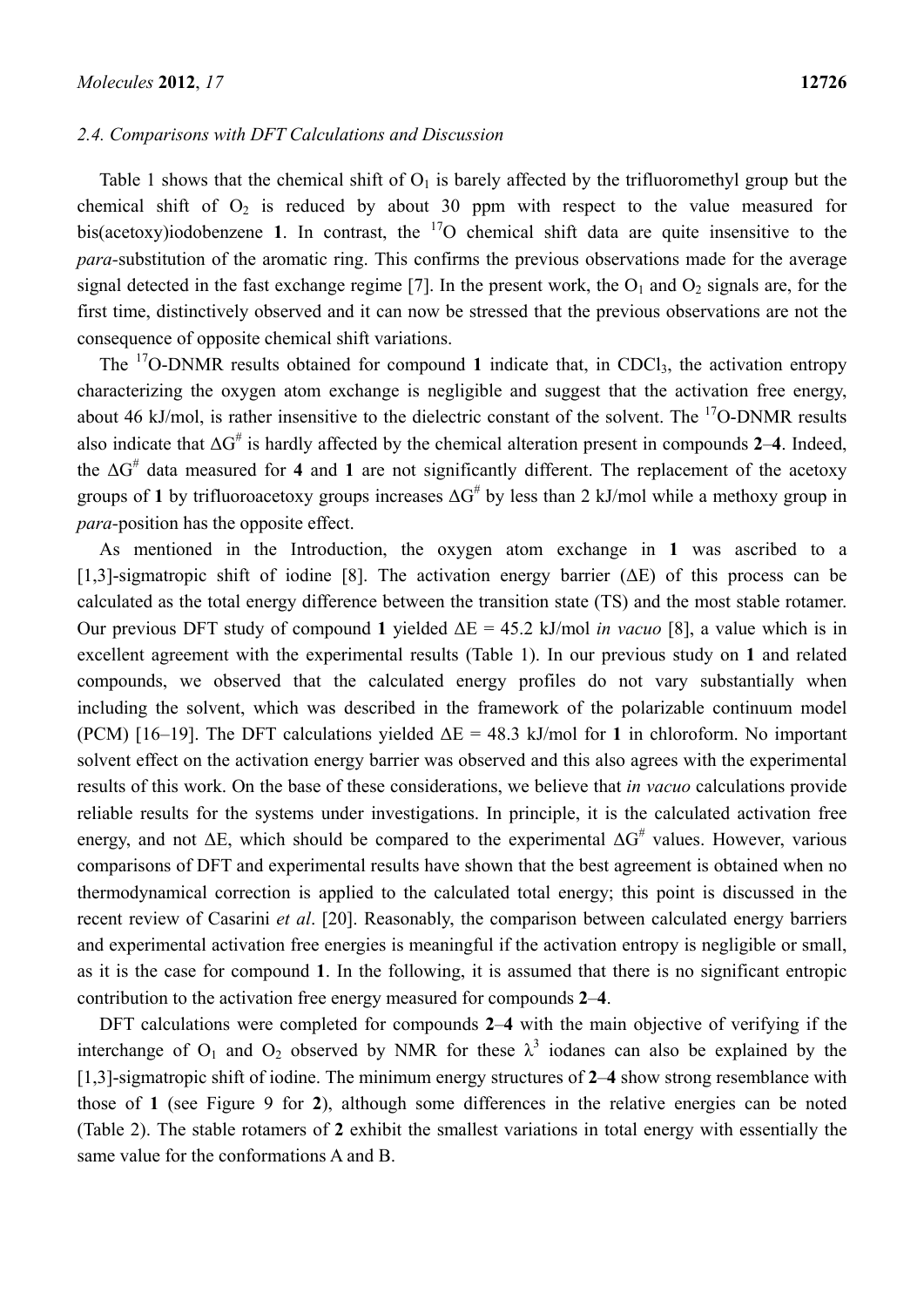**Figure 9.** Optimized Pbe0/LANL2DZDP stable conformations of compound **2**. Two representations are given for each conformer; they are rotated by approximately 90° around the I-O bonds. Energy of each conformer is given in Table 2 using the same label (A, B, C or D) as in the figure. Color code: cyan = carbon, white = hydrogen, red = oxygen,  $violet = fluorine, pink = iodine.$ 



**Table 2.** Relative total PBE0/LANL2DZDP energy (kJ/mol) of the stable rotamers of compounds **1**–**4**. Labels indicating the rotamers as in Figure 9.

| Conformer |         |     |            |     |
|-----------|---------|-----|------------|-----|
| A         | $0.0\,$ | 0.4 | 0.0        | 0.0 |
| B         | 1.7     | 0.0 | 0.8        | 3.7 |
|           | 5.7     | 1.0 | 8.4        | 8.1 |
|           | 9.3     | ے . | $\cdot$ .0 |     |

Compound **2** is the one showing the largest experimental differences with compound **1**. To verify whether the differences might be related to differences in the exchange mechanism, the latter was studied as previously done for compound 1 in reference [8]. The calculated energy profile is reported in Table 3 together with relevant structural data. It is similar to the profile found for **1**, in having the maximum for a I-C<sub>ac</sub>-O<sub>1</sub> angle comprised between 55 $^{\circ}$  and 60 $^{\circ}$  and in involving a rotation of 90 $^{\circ}$  of the carboxylate plane during the shift (in this way going from conformation **A** to **B**).

It is reasonable to assume that the same exchange mechanism occurs for compound **3** and **4**. In all cases, the calculated TS (see Supporting Information) are similar to that of **1** and the normal mode corresponding to the imaginary frequency clearly involves the oxygen atoms exchange. The energy barriers calculated in vacuo for compounds **2**–**4** are given in Table 1. The agreement with the corresponding experimental activation free energy is excellent, indicating that all of the studied bis(acyloxy)iodobenzenes are fluxional as a consequence of the [1,3]-sigmatropic shift of iodine and corroborating that this process is indeed quite insensitive to chemical alterations such as para- substitution of the arene moiety or modification of the acyl groups.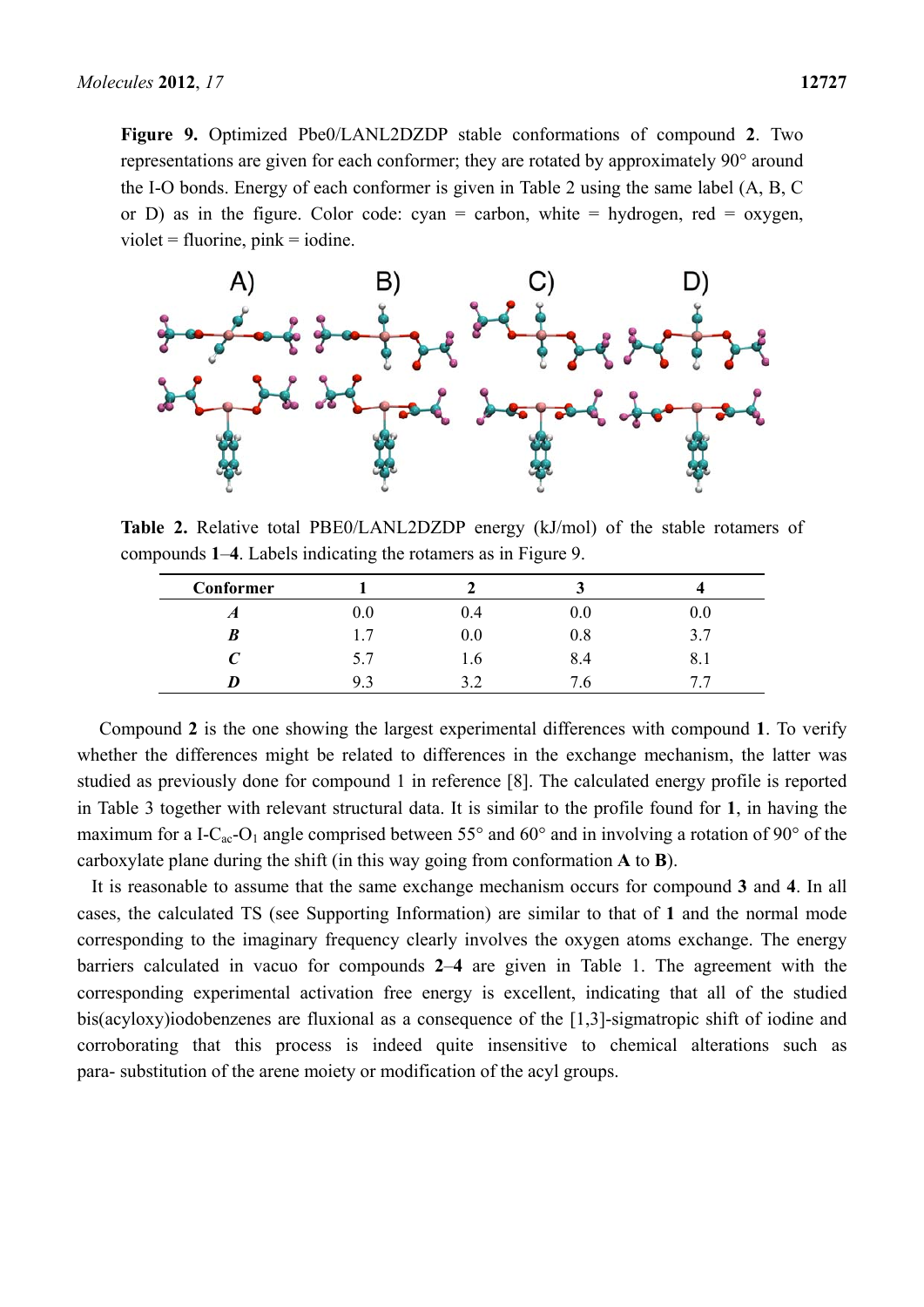|                                               |                   | Dihedral angles (°)                      |                                      |  |
|-----------------------------------------------|-------------------|------------------------------------------|--------------------------------------|--|
| I-C <sub>ac</sub> -O <sub>1</sub> ( $\circ$ ) | $\Delta E$ kJ/mol | $C_i$ -I-O <sub>1</sub> -C <sub>ac</sub> | $C_0$ - $C_i$ -I- $O_2$ <sup>a</sup> |  |
| 80                                            | 0.6               | 0.2                                      | 58.5                                 |  |
| 75                                            | 3.4               | 1.3                                      | 62.3                                 |  |
| 70                                            | 10.2              | 0.0                                      | 90.0                                 |  |
| 65                                            | 22.0              | 0.0                                      | 90.0                                 |  |
| 60                                            | 38.3              | 0.0                                      | 90.0                                 |  |
| 55                                            | 26.3              | $-78.2$                                  | 90.0                                 |  |
| 50                                            | 13.5              | $-78.5$                                  | 90.1                                 |  |
| 45                                            | 3.3               | $-77.9$                                  | 92.1                                 |  |
| 40                                            | 0.0               | $-76.7$                                  | 96.3                                 |  |
| TS(58.3)                                      | 48.4              | $-41.9$                                  | 76.5                                 |  |

**Table 3.** Selected dihedrals and PBE0/LANL2DZDP total energy differences, calculated *in vacuo* with respect to the most stable rotamer, at variable I- $C_{ac}$ - $O_1$  angle for compound **2**. Atom labeling as in Figure 3.

<sup>a</sup> O<sub>2</sub> belongs to the unconstrained moiety. For a direct comparison among the dihedrals of the considered atomic configurations of **1** reported in a previous paper [8], the conformational enantiomers with the smallest  $C_0$ - $C_1$ -I- $O_2$  angle between the unconstrained acetoxy unit and the clockwise  $C_0$  were considered (view along the I-C<sub>i</sub> bond).

As mentioned in the Introduction, *para-*substitution of bis(acetoxy)iodobenzenes does not significantly affect the <sup>13</sup>C nor <sup>17</sup>O chemical shift of the acetoxy groups [7]. This contrasts with the observations on relatively similar systems, such as *para*-substituted benzyl alcohols [21] and phenylacetic acids [22]. We are not able, for the moment, to give a clear-cut explanation of this difference but the lack of electronic effect transmission between iodine and oxygen might be related to the bond order. X-ray measurements [23,24] on compound **1** showed that the I-O bond length is 216 pm, a figure slightly greater than the sum (201.9 pm) of the iodine (134.5 pm) and oxygen (67.4 pm) covalent radii [25], and smaller than the sum (348 pm) of the iodine (196 pm) and oxygen (152 pm) van der Waals radii [26]. Similar results are observed for the I-S distance, as reported by Varvoglis on some carbamoyl(diaryl)iodanes [27,28]. X-ray studies showed this distance to be 305.3 pm, a value comprised between the sum of the iodine and sulphur covalent radii (238.7 pm) and the sum of their van der Waals radii (400 pm). From these data, as well as other significant arguments, the I-S bond order was estimated to be 0.5 [27]. Good estimate of bond orders can be obtained by computation. In fact, Kiprof [29] has shown for a series of hypervalent iodine derivatives that there is a quite good correlation between the experimental I-O bond length and the I-O bond order as estimated by the Wiberg bond index. Kiprof's value of the I-O bond order of **1** is 0.41, in full agreement with the values computed in this work for the minimum energy conformation (Table 4). We note that the I-O bond order, which has been shown [29] to be affected by variation of the substituent at the iodine atom, is actually insensitive to change of the acyl groups or to *para*-substitution of the aromatic ring. It thus seems reasonable that the rather low energy barrier of the [1,3]-sigmatropic shift of iodine in compounds **1**–**4** is related to the low I(III)-O bond order in the stable conformations. Finally, it is noteworthy that the I-O bond order is somehow conserved in the transition state.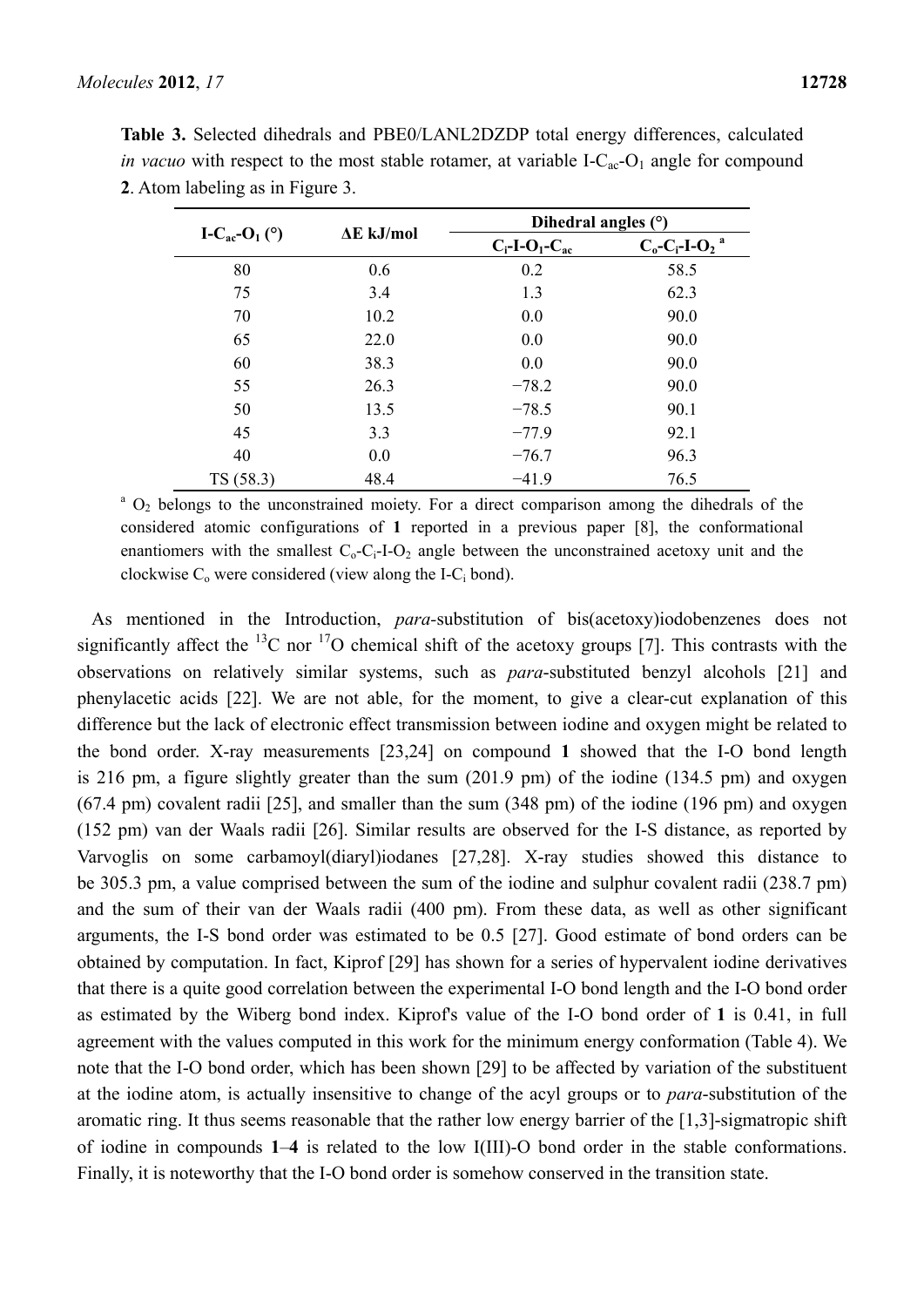|          | <b>Global Minimum</b>      |                  | <b>Transition State</b> |        |  |
|----------|----------------------------|------------------|-------------------------|--------|--|
| Compound | $I-O1$                     | $I-O2$           | $I-O1$                  | $I-O2$ |  |
|          | 0.06                       | 0.42             | 0.28                    | 0.16   |  |
| 2        | $0.04$ (0.02) <sup>a</sup> | $0.42(0.42)^{a}$ | 0.25                    | 0.15   |  |
| 3        | 0.07                       | 0.41             | 0.27                    | 0.16   |  |
|          | 0.08                       | 0.42             | 0.29                    | 0.15   |  |

**Table 4.** Wiberg bond indices for compounds **1**–**4** calculated at the PBE0/LANL2DZDP level.

a Differently from the other compounds the global minimum of **2** is the conformation *B* with two non equivalent moieties (see Figure 9). In parenthesis are reported the data for the carboxylate group with the plane perpendicular to the I-C<sub>i</sub> bond.

### **3. Experimental**

Compounds **1** and **2** were purchased from Sigma-Aldrich (Bornem, Belgium) and used as received. Compounds **3** and **4** were synthesized according to a procedure described in literature [30,31]. CDCl3,  $CD_2Cl_2$ , and DMSO- $d_6$  were purchased from Sigma-Aldrich,  $CD_3CN$  was purchased from Euriso-top (Paris, France). The samples used for the  $^{17}$ O-NMR measurements were saturated solution prepared at room temperature in 5 mm J. Young valve NMR tubes.

#### *3.1. NMR Measurements*

The NMR spectra were recorded on a Varian VNMRS spectrometer operating at 14.1 T (599.9 MHz for <sup>1</sup>H and 81.33 MHz for <sup>17</sup>O) equipped with a 5 mm autoX dual broadband probe and temperature regulation. The sample was left to reach equilibrium at the desired temperature within the magnet for at least 15 min before the NMR measurements. The  $17$ O-NMR spectra were recorded with the improved RIDE (ring down elimination) pulse sequence of Kozminsky *et al.* [32] using a 100 μs cawurst adiabatic inversion pulse and the following acquisition parameters: spectral width of about 850 ppm (~69 kHz) centered at 290 ppm, 5 ms relaxation delay, 10 μs (90°) excitation pulse, 10 μs (rof2) preacquisition delay (alfa = 0), 5 ms acquisition time and a number of transients ranging between  $5 \times 10^4$  and  $5 \times 10^6$ . The receiver ddrtc parameter was optimized to obtain spectra without first-order phase error. The spectra were recorded lock-on without sample spinning. Unless otherwise stated, the processing comprised correction of the first three points of the Free Induction Decay (FID) by backward linear prediction, zero filling, Fourier transform, zero-order phase correction and baseline correction. The chemical shift scale was calibrated at 25  $^{\circ}$ C with respect to a sample of pure H<sub>2</sub>O used as an external chemical shift reference (0 ppm).

#### *3.2. Computational Details*

Structure optimizations of all compounds were performed using the same theory level used in our previous investigations of hypervalent iodine compounds [8,9], which was shown to perform well on these classes of compounds. More specifically the calculations have been carried out at the DFT level employing the PBE0 functional [33], a parameter-free hybrid variant of the Perdew, Burke, and Ernzerhof (PBE) generalized gradient functional [34], as implemented in the commercially available Gaussian 03 suite of program [35]. The effective core-potential valence basis set LANL2DZ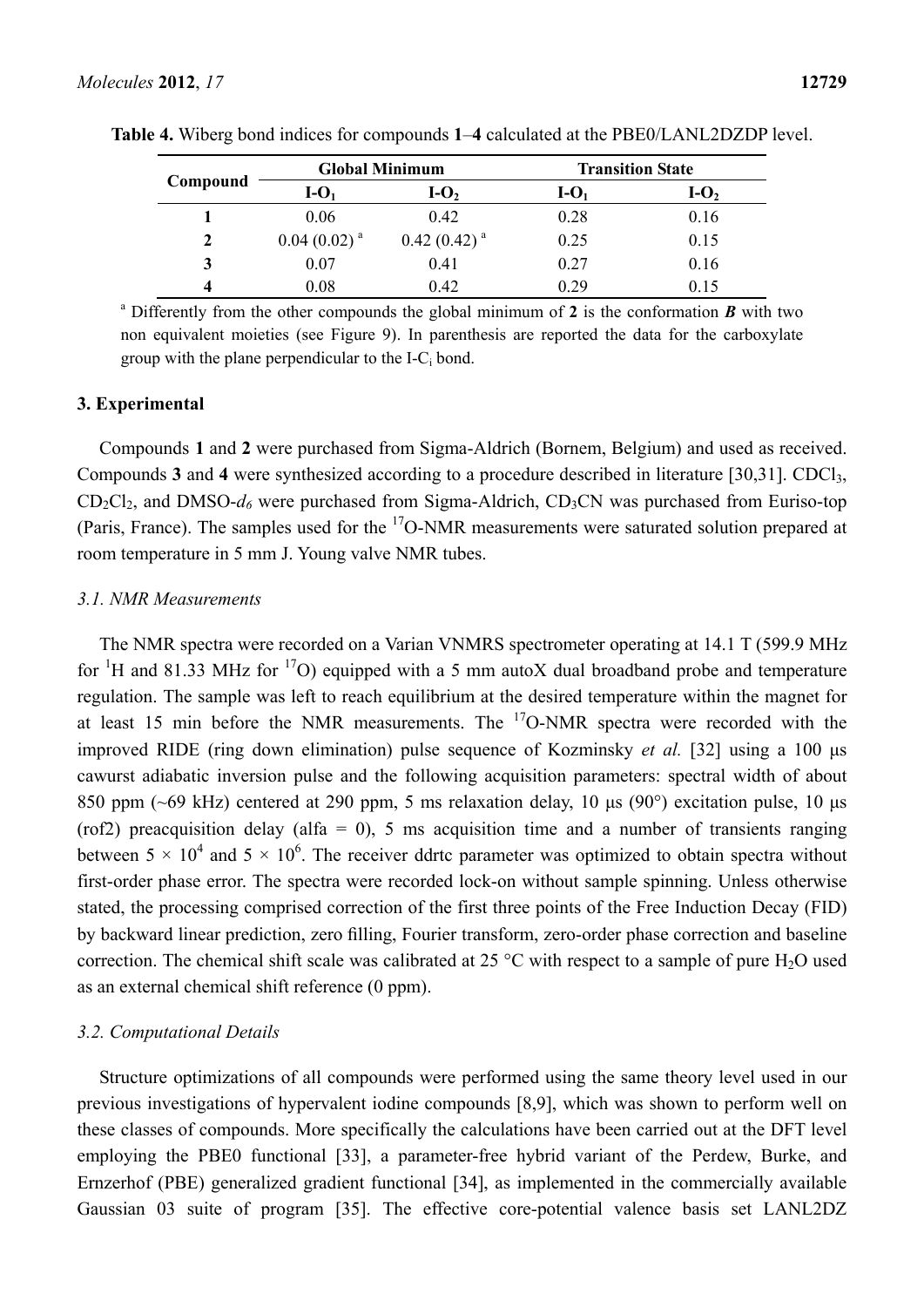(*i.e.*, D95V [36] basis set for the first row elements and the Los Alamos ECP plus DZ on iodine) [37] extended with polarization (d) and diffuse (p) functions [38,39] was employed for all atoms. Numerical integration was performed using a pruned grid having 99 radial shells and 509 angular points per shell. Vibrational analysis was carried out at the same level of theory to check the character of all stationary points. The starting geometries of the minima and TS states of compounds **2**–**4** were constructed by modifying (with appropriate substitutions) the minima and the TS states of compound **1**, as obtained in a previous investigation [8]. The freely available program Molden was used for this purpose [40]. Cartesian coordinates and energies of the optimized geometries of minima and TS are reported in the Supporting Information. NBO version 3 [41] as implemented in Gaussian03 was employed for the analysis of the Wiberg bond index [42]. Graphics of molecular models were generated using the freely available VMD software [43].

#### **4. Conclusions**

The fluxional behaviour of bis(acetoxy)benzene and some of its derivatives has been studied by  $^{17}O$ dynamic NMR and DFT calculations. The activation free energy characterizing the [1,3]-sigmatropic shift of iodine between the oxygen atoms of the carboxylic group is shown to be rather insensitive to the solvent  $(CDCl_3, CD_2Cl_2,$  and  $CD_3CN$ , to the substitution of the acetate groups by trifluoroacetate groups and to the presence of electron-donor or electron-acceptor *para-*substituents.

The energy barriers calculated by DFT are in excellent agreement with the activation free energy data determined by NMR. The small or negligible variations with *para-*substitution is in agreement with the invariance of the I-O bond order, which has a rather small value of about 0.4 in all the studied compound. In the transition states, the partial breaking of the I-O bond is accompanied, and thus compensated, by the simultaneous formation of another I-O bond with the carbonylic oxygen atom, and the sum of their bond orders is in all cases between 0.4 and 0.5.

Importantly, this study confirms the recently demonstrated feasibility of  $\rm{^{17}O-Dy}$  namic NMR to obtain quantitative kinetic data on organic molecules without the need of isotopic enrichment.

#### **Supplementary Materials**

Supplementary materials can be accessed at: http://www.mdpi.com/1420-3049/17/11/12718/s1.

#### **Acknowledgements**

L.F. and M.L. thank the "Fonds de la Recherche Scientifique" (F.R.S.-FNRS) and the Université Libre de Bruxelles (ULB) for financial support. F.M. and G.C. acknowledge Cagliari University for funding (ex 60% fund).

#### **References and Notes**

- 1. Merritt, E.A.; Olofsson, B. Diaryliodonium salts: A journey from obscurity to fame. *Angew. Chem. Int. Ed*. **2009**, *48*, 9052–9070.
- 2. Ladziata, U.; Zhdankin, V.V. Hypervalent iodine(V) reagents in organic synthesis. *ARKIVOC* **2006**, *9*, 26–58.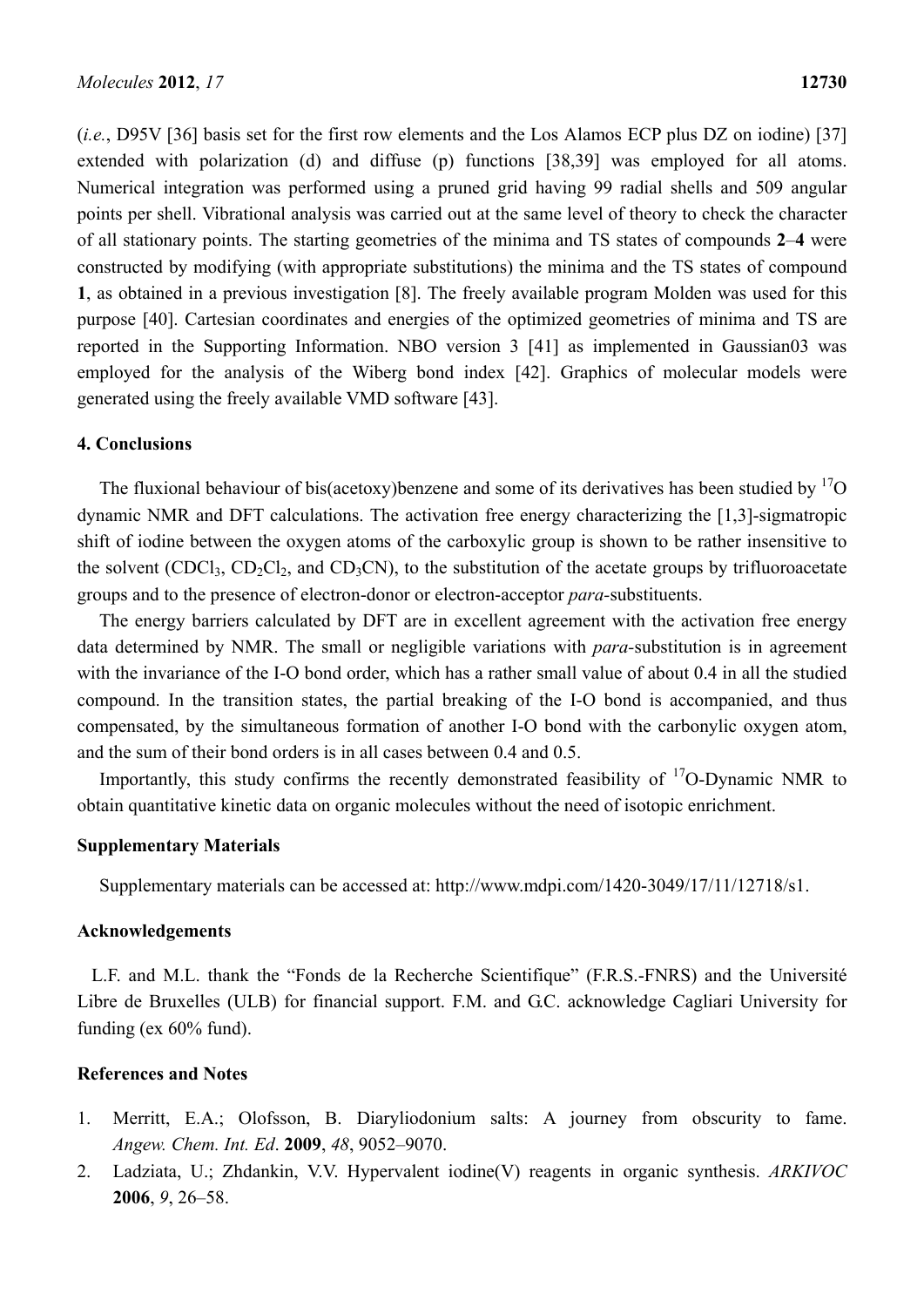- 3. Zhu, C.; Sun, C.; Wei, Y. Direct oxidative conversion of alcohols, aldehydes and amines into nitriles using hypervalent iodine(III) reagent. *Synthesis* **2010**, *24*, 4235–4241.
- 4. Yusubov, M.S.; Zhdankin, V.V. Hypervalent iodine reagents and green chemistry. *Curr. Org. Synth.* **2012**, *9*, 247–272.
- 5. Dohi, T.; Maruyama, A.; Minamitsuji, Y.; Takenaga, N.; Kita, Y. First hypervalent iodine(III) catalyzed C-N bond forming reaction: Catalytic spirocyclization of amides to N-fused spirolactams. *Chem. Commun.* **2007**, *12*, 1224–1226.
- 6. Zagulyaeva, A.; Yusubov, M.S.; Zhdankin, V.V. A general and convenient preparation of [Bis(trifluoroacetoxy)iodo]perfluoroalkanes and [Bis(trifluoroacetoxy)iodo]arenes by oxidation of organic iodides using oxone and trifluoroacetic acid*. J. Org. Chem.* **2010**, *75*, 2119–2122.
- 7. Cerioni, G.; Uccheddu, G. Solution structure of bis(acetoxy)iodoarenes as observed by O-17 NMR spectroscopy. *Tetrahedron Lett.* **2004**, *45*, 505–507.
- 8. Mocci, F.; Uccheddu, G.; Frongia, A.; Cerioni, G. Solution structure of some lambda(3) iodanes: An O-17 NMR and DFT study. *J. Org. Chem.* **2007**, *72*, 4163–4168.
- 9. Fusaro, L.; Luhmer, M.; Cerioni, G.; Mocci, F. On the fluxional behavior of Dess-Martin periodinane: A DFT and O-17 NMR Study. *J. Org. Chem.* **2009**, *74*, 8818–8821.
- 10. Fusaro, L.; Mameli, G.; Mocci, F.; Luhmer, M.; Cerioni, G. Dynamic NMR of low-sensitivity fast-relaxing nuclei: 17O NMR and DFT study of acetoxysilanes. *Magn. Reson. Chem.* **2012**, *50*, 152–158.
- 11. Lycka, A.; Holecek, J.; Handlir, K.; Pola, J.; Chvalovsky, V.<sup>17</sup>O, <sup>13</sup>C, and <sup>29</sup>Si NMR spectra of some acyloxy- and diacetoxysilanes and acetoxygermanes. *Collect. Czech. Chem. Commun.* **1986**, *51*, 2582–2589.
- 12. Boykin, D.W.; Baumstark, A.L. 17O NMR spectroscopic data for carbonyl compounds. In *17O NMR Spectroscopy in Organic Chemistry*; CRC Press: Boca Raton, FL, USA, 1991; pp. 205–231.
- 13. Saez, P.; Rittmann, B. Model-parameter estimation using least-squares. *Water Res.* **1992**, *26*, 789–796.
- 14. The errors are standard deviations provided by the analysis of a series of 1000 pseudoexperimental data sets obtained by adding random errors to the experimental LW data as well as to the temperature. These errors were generated from a Gaussian distribution considering a relative standard error on LW of 5% and an absolute standard error on the temperature of  $\pm 1$  K.
- 15. Gerothanassis, I.P. Oxygen-17 NMR spectroscopy: Basic principles and applications (Part I). *Prog. Nucl. Magn. Reson. Spectrosc.* **2010**, *56*, 95–197.
- 16. Mennucci, B.; Tomasi, J. Continuum solvation models: A new approach to the problem of solute's charge distribution and cavity boundaries. *J. Chem. Phys.* **1997**, *106*, 5151–5158.
- 17. Cances, E.; Mennucci, B.; Tomasi, J. A new integral equation formalism for the polarizable continuum model: Theoretical background and applications to isotropic and anisotropic dielectrics. *J. Chem. Phys.* **1997**, *107*, 3032–3041.
- 18. Cossi, M.; Barone, V.; Mennucci, B.; Tomasi, J. Ab initio study of ionic solutions by a polarizable continuum dielectric model. *Chem. Phys. Lett.* **1998**, *286*, 253–260.
- 19. Cossi, M.; Scalmani, G.; Rega, N.; Barone, V. New developments in the polarizable continuum model for quantum mechanical and classical calculations on molecules in solution. *J. Chem. Phys*. **2002**, *117*, 43–54.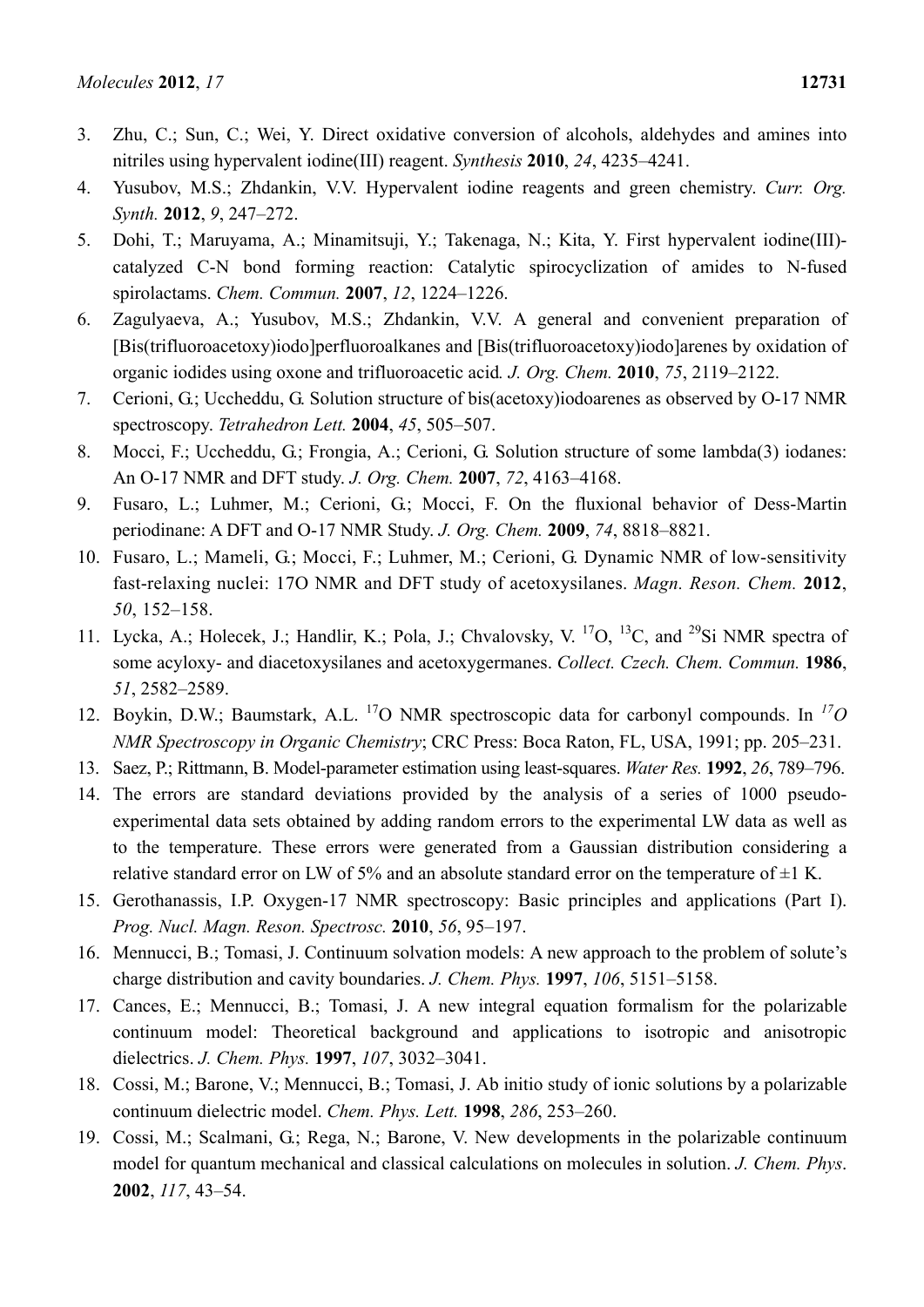- 20. Casarini, D.; Mazzanti, A.; Lunazzi, L. Recent advances in stereodynamics and conformational analysis by dynamic nmr and theoretical calculations. *Eur. J. Org. Chem.* **2010**, 2035–2056.
- 21. Balakrishnan, P.; Baumstark, A.L.; Boykin, D.W. 17O NMR spectroscopy: Unusual substituent effects in para-substituted benzyl alcohols and acetates. *Tetrahedron Lett.* **1984**, *25*, 169–172.
- 22. Monti, D.; Orsini, F.; Ricca, G.S. Oxygen-17 NMR Spectroscopy: Effect of Substituents on Chemical Shifts for o− m− p− Substituted Benzoic Acids, Phenylacetic and Methyl Benzoates. *Spectroscopy Lett.* **1986**, *19*, 91–99.
- 23. Alcock, N.W.; Countryman, R.M.; Esperas, S.; Sawyer, J.F. Secondary bonding. Part 5. The crystal and molecular structures of phenyliodine(III) diacetate and bis(dichloroacetate). *J. Chem. Soc. Dalton Trans.* **1979**, *5*, 854–860.
- 24. Kokkou, S.C.; Cheer, C.J. Structure of diacetato(*m*-tolyl)iodine(III). *Acta Cryst*. **1986**, *C42*, 1159–1161.
- 25. Pyykko, P. Refitted tetrahedral covalent radii for solids. *Phys. Rev. B* **2012**, 024115.
- 26. Bondi, A. Van der waals volumes and radii. *J. Phys. Chem.* **1964**, *68*, 441–451.
- 27. Kotali, E.; Varvoglis, A.; Bozopoulos, A.; Rentzeperis, P. A stable dibenzoiodolyl pyrrolidinedithiocarbamate. *J. Chem. Soc. Chem. Commun.* **1985**, *24*, 1819–1820.
- 28. Kotali, E.; Varvoglis, A. Dialkylcarbamoyl(diaryl)iodanes. *J. Chem. Soc. Perkin Trans. I* **1987**, 12, 2759–2763.
- 29. Kiprof, P. The nature of iodine oxygen bonds in hypervalent 10-I-3 iodine compounds. *ARKIVOC* **2005**, *4*, 19–25.
- 30. Kazmierczak, P.; Skulski, L. A simple, two-step conversion of various iodoarenes to (Diacetoxyiodo)arenes with Chromium(VI) oxide as the oxidant. *Synthesis* **1998**, 1721–1723.
- 31. Merkushev, E.B.; Novikov, A.N.; Makarchenko, S.S.; Moskalchuk, A.S.; Glushova, V.V.; Kogai, T.Y.; Polyakova, L.G. Organic compounds of polyvalent iodine. VIII. Simple synthesis of phenyliodosocarboxylates. *Zh. Org. Khim*. **1975**, *11*, 1259–1262.
- 32. Kozminski, W.; Jackowski, K. Application of adiabatic inversion pulses for elimination of baseline distortions in Fourier transform NMR. A natural abundance <sup>17</sup>O NMR spectrum for gaseous acetone. *Magn. Reson. Chem.* **2000**, *38*, 459–462.
- 33. Adamo, C.; Barone, V. Toward reliable density functional methods without adjustable parameters: The PBE0 model. *J. Chem. Phys.* **1999**, *110*, 6158–6179.
- 34. Perdew, J.P.; Burke, K.; Ernzerhof, M. Generalized gradient approximation made simple. *Phys. Rev. Lett.* **1996**, *77*, 3865–3868.
- 35. Frisch, M.J.; Trucks, G.W.; Schlegel, H.B.; Scuseria, G.E.; Robb, M.A.; Cheeseman, J.R.; Montgomery, J.A., Jr.; Vreven, T.; Kudin, K.N.; Burant, J.C.; *et al. Gaussian 03, Revision C.02*; Gaussian, Inc.: Wallingford, CT, USA, 2004.
- 36. Dunning, T.H., Jr.; Hay, P.J. *Modern Theoretical Chemistry: Methods of Electronic Structure Theory*; Schaefer, H.F., III, Ed.; Plenum: New York, NY, USA, 1976; Volume 3, pp. 1–28.
- 37. Wadt, W.R.; Hay, P.J. Ab initio effective core potentials for molecular calculations. Potentials for main group elements Na to Bi. *J. Chem. Phys.* **1985**, *82*, 284–298.
- 38. Check, C.E.; Faust, T.O.; Bailey, J.M.; Wright, B.J.; Gilbert, T.M.; Sunderlin, L.S. Addition of polarization and diffuse functions to the LANL2DZ basis set for P-Block elements. *J. Phys. Chem. A* **2001**, *105*, 8111–8116.